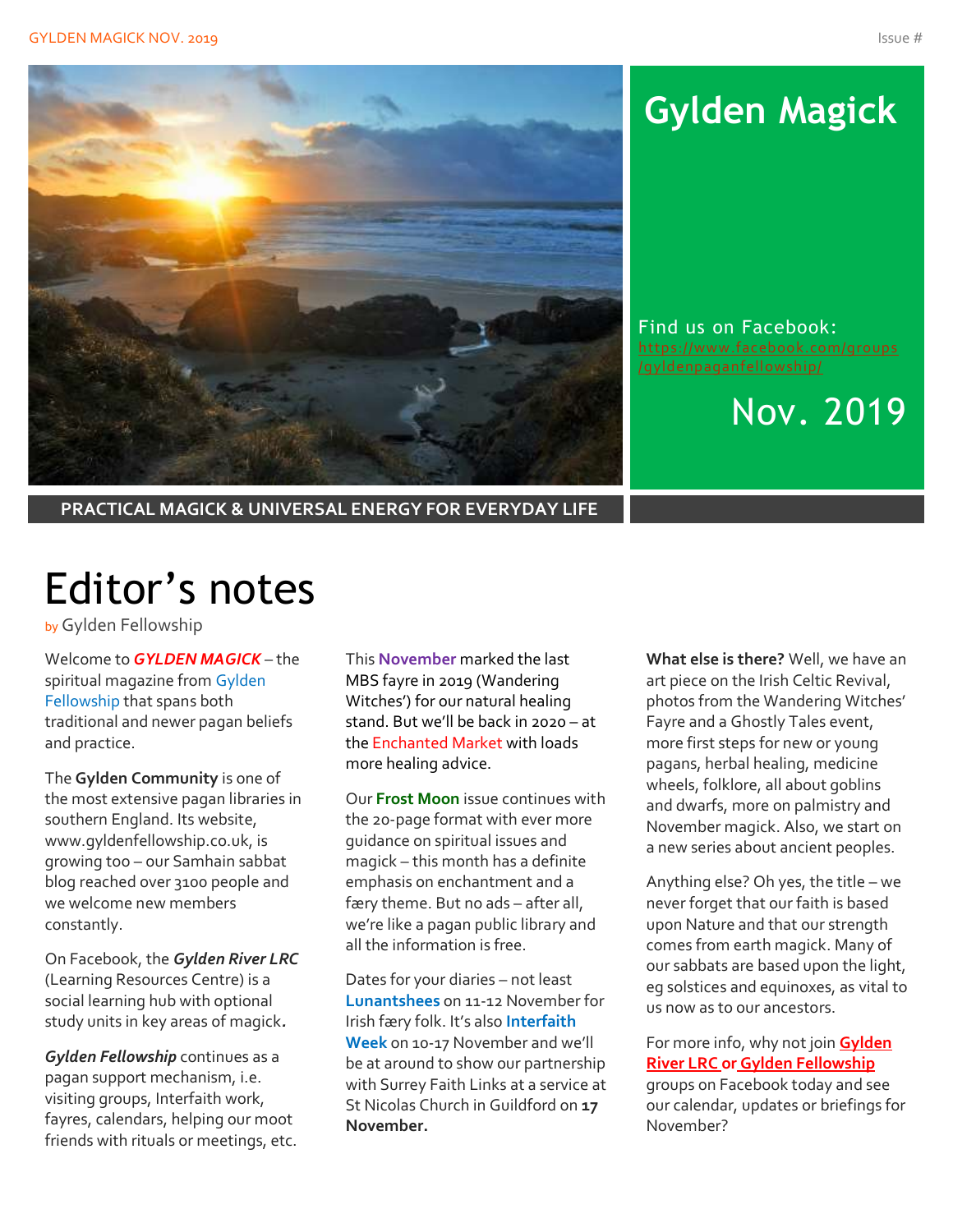# Contents: November 2019

| <b>Monthly features</b>                                              | Pages 3-4   |
|----------------------------------------------------------------------|-------------|
| <b>Altar tools - Broom</b>                                           |             |
| <b>Crystals - Topaz</b>                                              |             |
| <b>Herbal healing - Rosemary</b>                                     |             |
| Kitchen witchcraft - Winter stew                                     |             |
| The Irish Celtic Revival by Gylden Fellowship                        | Page 5      |
| <b>Photos: Wandering Witches' Fayre by Wandering Witches' Fayres</b> | Page 6      |
| Folklore extra - Goblins and dwarfs by Nick the Witch                | Pages 7-8   |
| Ancient peoples (new) - Silbury Hill by Gylden Fellowship            | Page 9      |
| First Steps: choosing the right path for you by Nick the Witch       | Pages 10-11 |
| Circle of life: medicine wheels: by Waverley Healing Wheel           | Pages 12-13 |
| A Farmer's murder by the Storyteller                                 | Page 14     |
| Palmistry - the Life Line by Sam O'Neil                              | Page 15     |
| November magick by Gylden Fellowship                                 | Page 16-17  |
| <b>Photos: Ghostly Tales by Andrew Merritt &amp; Spriggan Mist</b>   | Pages 18-19 |
| <b>Gylden contact info</b>                                           | Page 20     |

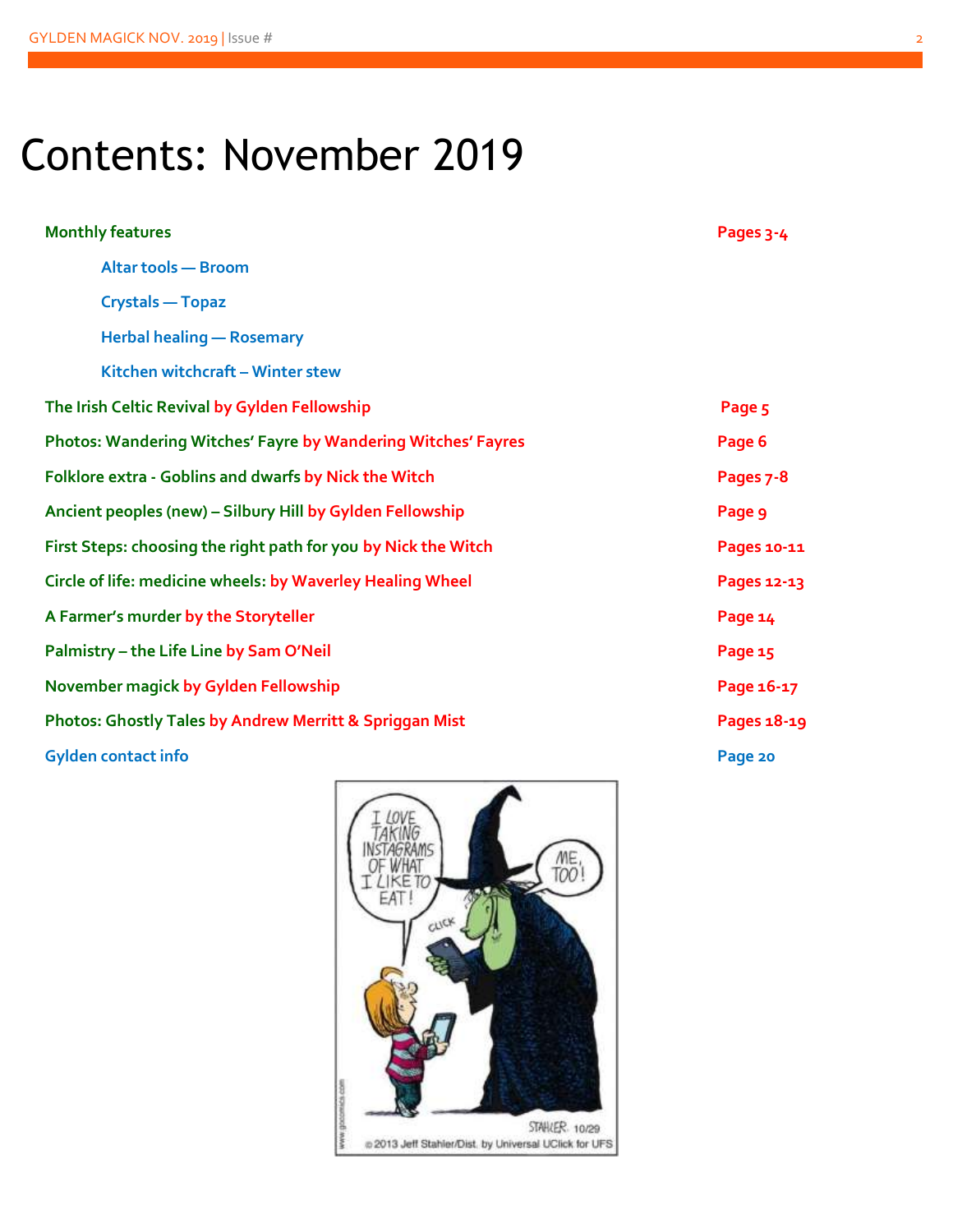### **Altar tools: brooms**

A broom or broomstick is a very traditional tool that one may decide to not place on an altar, but rest alongside or prop up against it.

Within my local area, Hindhead always had a reputation for the production of good-quality besoms or brooms, from Saxon times onwards. And it is true that a good broom is a useful household item that can be decorated with ribbons, according to the season. Several friends like to have decorative brooms either at the entrances to their homes or hung on the walls.

The best twigs for a broom are birch, tied together in a bundle, and the best (traditional) woods for the handle are willow, ash or hazel..

As to flying on a broom to coven meetings or sabbats, that is one for the folklorists or fantasy authors. The real truth behind this myth lies with a plant called black henbane that can be eaten and which produces hallucinations. A similar plant is jimson weed.

A  $14<sup>th</sup>$  century Irish witch, Alice Kyteler, was condemned to death for killing her husband by witchcraft – some key evidence against her was "a pipe of ointment wherewith she greased her staffe, upon which she ambled and galloped through thick and thin."

This anointing of a staff by a witch and riding on it was referred to by a 15th century writer, Jordanes de Bergamo, and also in the well-known Renaissance paintings of Dűrer and Baldung.



## **Crystals: topaz**

Topaz is one of the correspondence crystals for November, found in all sorts of colours and often used as a gemstone in jewellery. Yet it can be bought as an unfaceted crystal – it's actually a silicate mix of fluorine and aluminium, commonly sourced from the USA, Mexico or Australia. The name of the crystal itself is a mystery, with some people pointing out the Middle Eastern verb, *topazos*(to seek), whilst others refer to a Sanskrit word, *tapaz* (fire).

The *main healing properties* of topaz vary according to the colour of each stone, but key attributes of topaz in general include:

- An aid to digestion and anorexia.
- Boost to the metabolism.
- Help with nervous anxiety.
- Clear or white topaz helps to build intuition.
- Brown topaz relieves agoraphobia, excessive timidity and OCD.

*From a spiritual stance*, topaz is a very positive stone for friendship, generosity and kindness.

- It is aligned with the solar plexus chakra, but blue topaz is for the third eye chakra, while clear or white topaz aligns with the crown chakra.
- Regardless of the colour, topaz helps to recharge one's energy.
- Topaz is believed to boost decision-making and clarity of vision.
- It is good for meditation and trance, enhancing psychic abilities.

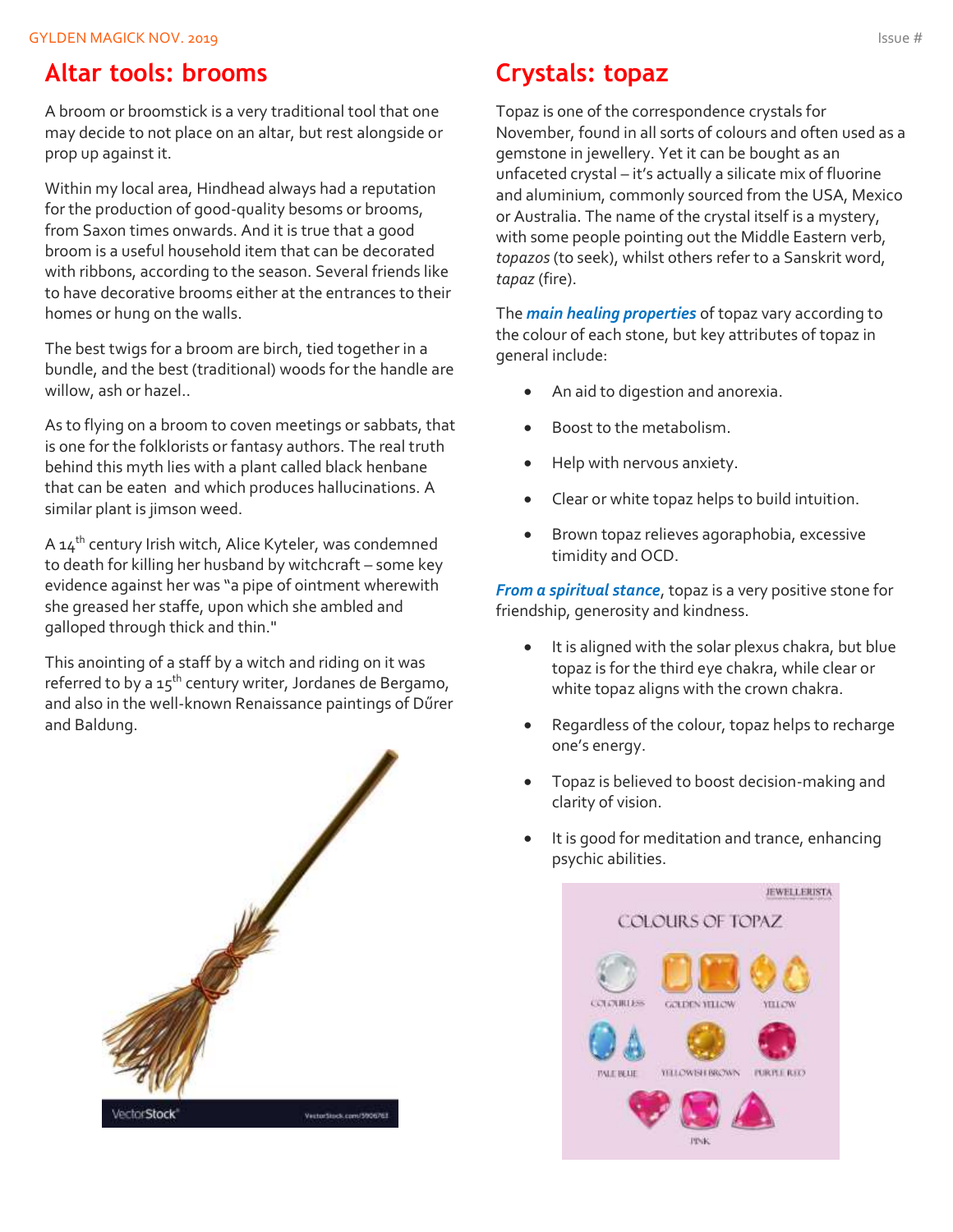### **Herb of the month: rosemary**

Rosemary (*salvia rosmarinus*) is a correspondence plant for November and is a common garden herb. It is known by the needle-like leaves, distinctive smell and blue or purple flowers.

Botanically, it is part of the mint family, along with basil, oregano and thyme. Many people know about the use of rosemary in cooking and that it is full of iron and calcium, but there are other ways in which rosemary is medically good for you.

- Teas or infusions can be made from the fresh or dried leaves.
- The flowers and leaves are the parts used for medicines.
- Rosemary essential oil can be used against arthritis.
- Rosemary relieves muscular aches and pains if made into a poultice or massage oil.
- It improves the concentration and memory.
- It is a booster for the immune and digestive systems.
- Rosemary also boosts the circulation.
- It is good for hair problems and growth  $-$  a tincture of equal parts of rosemary, lavender and lemon grass oil in vodka combats nits and head lice.

**Note: too much rosemary** in a single dose may cause coma or heart problems.



### **Recipe: winter stew**

Thinking about correspondence items for November, I was reminded that **root vegetables and stews** feature in the list for this month.

So, this month's meal is a hearty stew for the early chills of winter, but with no meat – the families in Celtic or Saxon settlements would need to preserve the meat over the winter, but use up the more perishable vegetables. We'll have a look at pickled vegetables another time.

And there are options with the following recipe, eg using turnips, chestnuts or leeks – whatever you fancy. My guess is that this recipe makes about 3-4 servings.

#### **Ingredients**

- 1. 150g small mushrooms, washed
- 2. 3 large onions, cut into chunks
- 3. 1 small green pepper, cut into small pieces
- 4. 400g tin chopped tomatoes/ 450g ripe tomatoes, chopped finely
- 5. 4 tbsp cooking oil
- 6. 1 clove garlic, crushed
- 7. 1 bay leaf and 1 tsp basil
- 8. Salt & black pepper.

#### **Method**

- 1. Put the oil in a pan and heat gently.
- 2. Add the onion chunks and cook for 3-4 minutes.
- 3. Add the green pepper and mushrooms, mix well and cook for another 3-4 minutes.
- 4. Add the salt, black pepper, tomatoes, garlic and herbs to the pan.
- 5. Mix all the ingredients well.
- 6. Cover and heat gently for 40-50 minutes.
- 7. Serve the mixture with rice or pasta. Traditionally, such a vegetable mix would have been eaten with chunks of hot, crusty bread.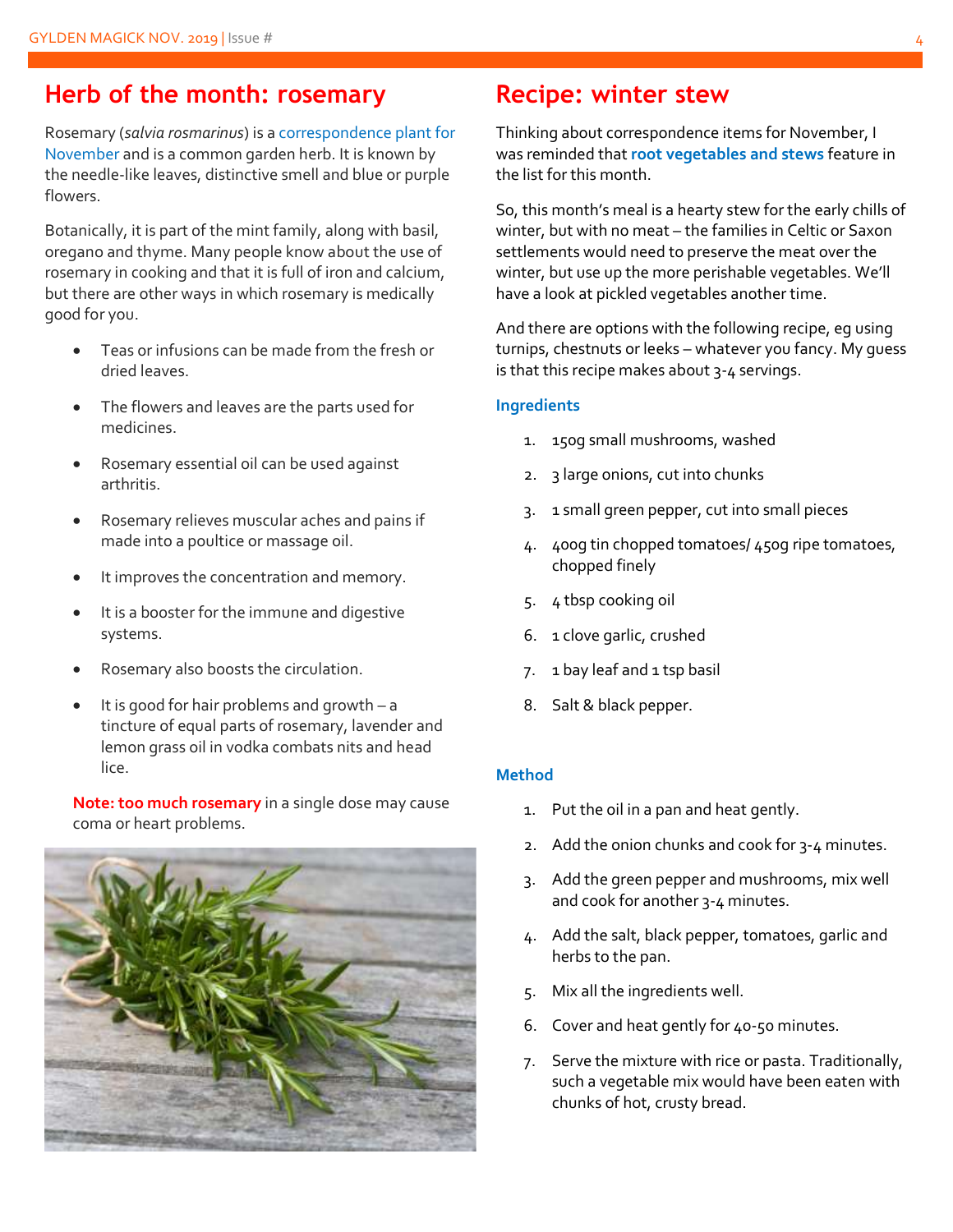# **The Irish Celtic Revival**

### **By Gylden Fellowship**

Much of the Celtic knotwork and interlace style faded in the Middle Ages, during the increasing dominance of other cultures, eg the Danish and Christian influences. Some remnants of Celtic craftsmanship survived, but the main renaissance in Celtic art forms (painting, jewellery and applied arts) came in the 19<sup>th</sup> century. This was described as the Irish Celtic Revival and was partly linked with the discovery of artefacts such as the Tara Brooch in 1850 and the Ardagh Chalice. There were other reasons, as shown below.

- 1. The increased interest in Irish nationalism in Victorian times was extended to Irish folklore, legends and history.
- 2. The Irish historian, George Petrie, was responsible for the Royal Irish Academy amassing a collection of Celtic art, manuscripts and metal relics (*see below*).
- 3. The poet, WB Yeats, promoted traditional Irish literature and poetry via the new Irish National Theatre.
- 4. Archæologists discovered two major collections of Celtic artefacts at La Tène and Hallstatt.

A key venue for the Irish Celtic Revival, particularly for knotwork and interlace patterns was the Glasgow School of Painting, where many jewellers and metalworkers started to produce designs based on the ancient Celtic brooches in the middle of the  $19<sup>th</sup>$  century.

By that time, Irish motifs and symbols had started to influence the work of stone carvers, makers of furniture, the souvenir traders and all sorts of applied artists - all producing reproductions of Celtic ornaments and jewellery. In addition to making such products, based on styles, Dublin jewellers began to make copies and imitations. In 1849, the Royal Irish Academy allowed the firm of Waterhouse & Co. to make drawings and copies of antique brooches in its collection, which led to manufacture on a large-scale. By 1853, their catalogue included:

- The Clarendon Brooch
- The Royal Tara Brooch
- The Knights Templar Brooch
- The Dublin University Brooch
- The Innisfallen Brooch.

The Tara Brooch was considered to be the most elaborate and beautiful of brooches and became especially fashionable. Many brooches were made in imitation of the Tara Brooch, but others featured Irish architectural antiquities such as castles and abbeys. The Ulster Museum has a brooch of bog oak from 1850 which shows Erin playing her harp while sitting on a bank studded with little gold shamrocks.

In addition to brooches, ornamental bracelets and necklaces were also popular. One of the Goggin firms in Dublin made bracelets and necklaces of "Irish diamonds" set in silver shamrock shapes. In 1851, Waterhouse & Co. designed the Tara Bracelet of silver to complement the Royal Tara Brooches based on the ancient brooch and the picture (centre below) shows that design, based on ancient Celtic patterns.





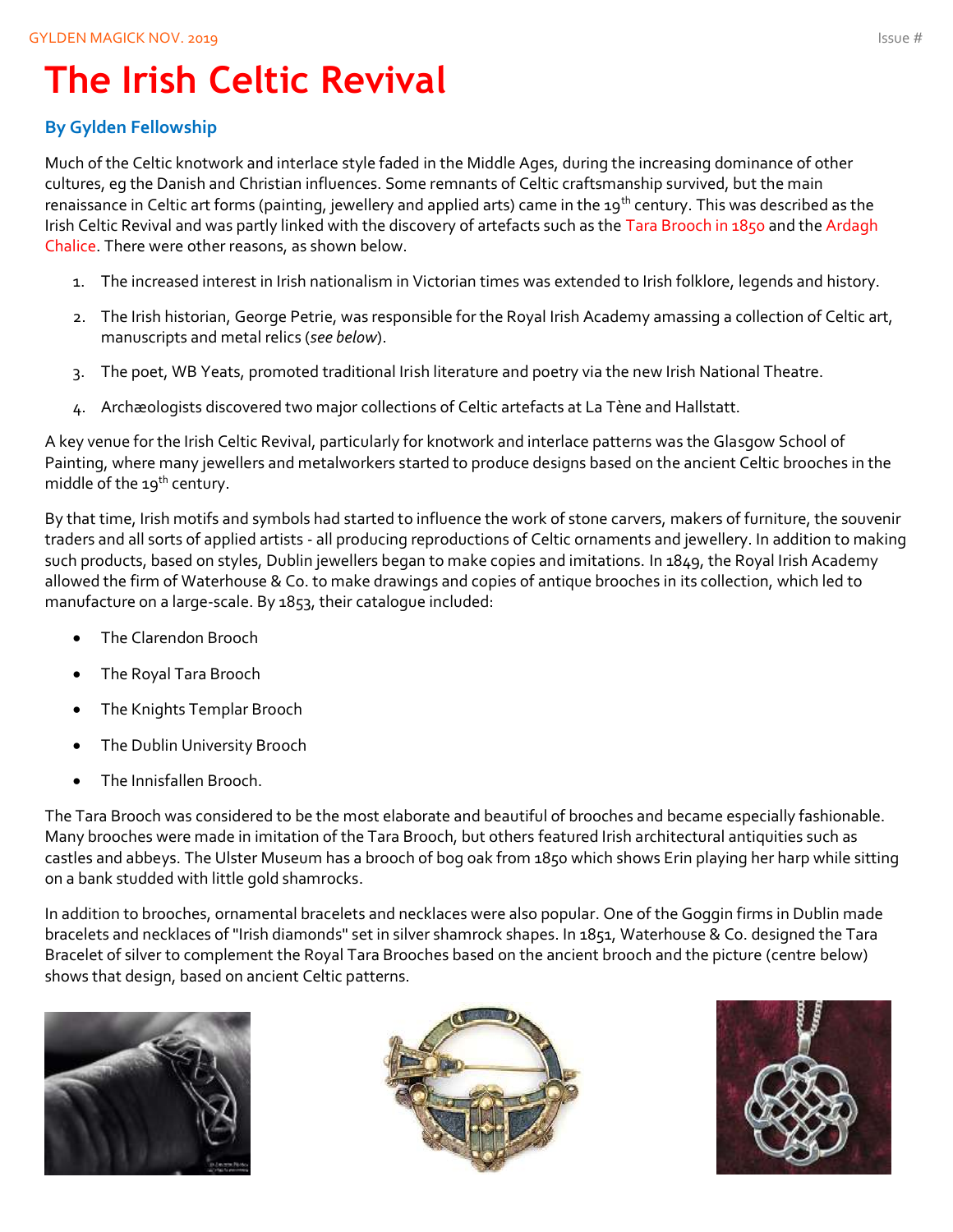Gylden Magick Nov. 2019

## **Wandering Witches' Art & Craft Fayre: Nov. 2019**







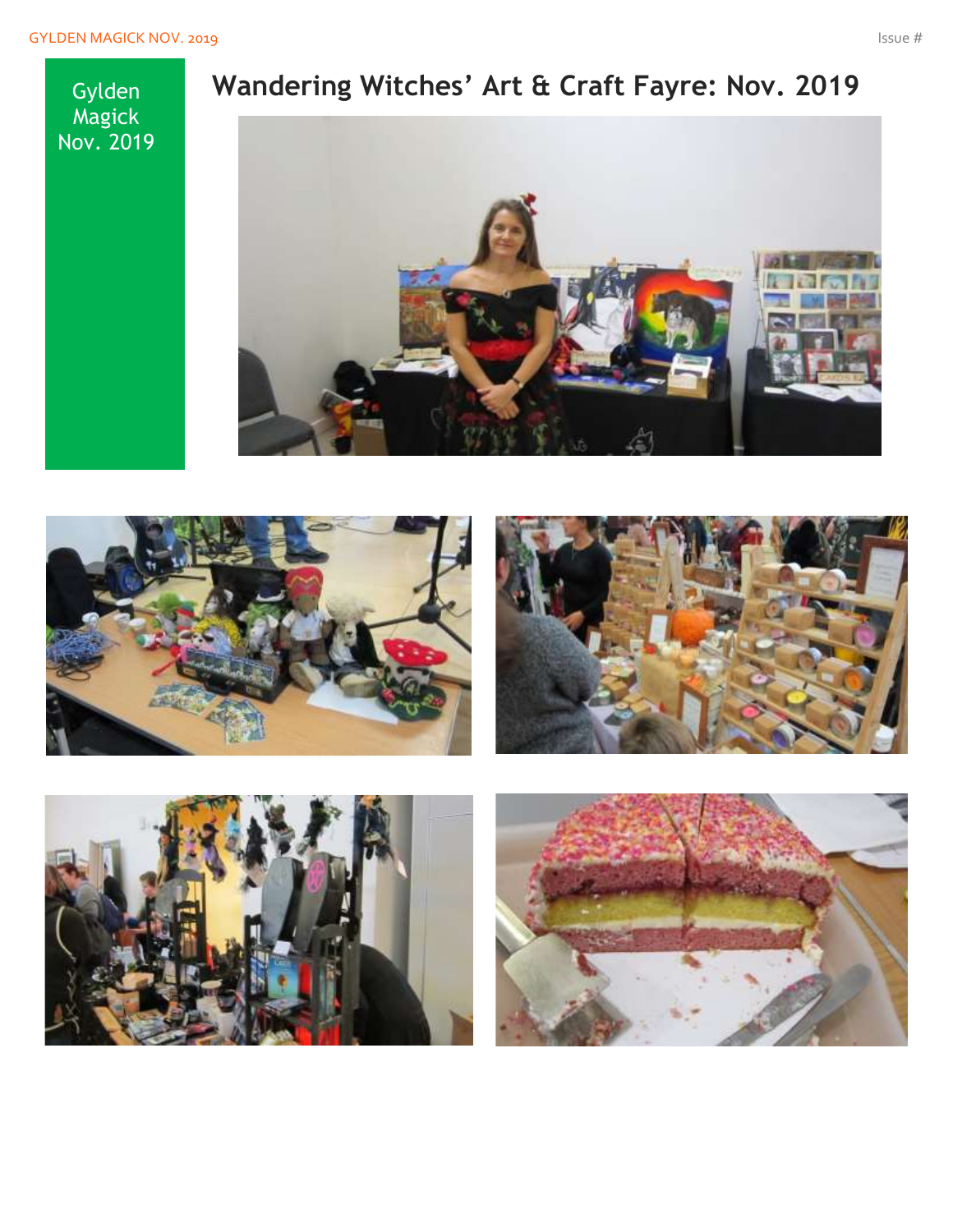## Folklore extra: Goblins and dwarfs

### **By Nick the Witch**

In one of my performance tales, I start by telling people, "*Goblins are strange creatures, if only that you never know which type of goblin you find – whether it is a pook or a dwergl. Pooks are full of mischief and like nothing better than playing pranks on humans, such as stealing a cart or a bale of hay. People everywhere know where the pooks (or puca) live, because you'll see places named after them, such as a Pook Lane, Pook Hill or even Puckeridge (which means river of the goblins). But, a dwergl is a very different goblin – not so much a prankster as a dangerous hobgoblin*."

That tale came from a dialectical poem in medieval Northumbria, which I've adapted for a performance rendition, but goblins themselves have quite a long lineage in folklore and, to learn more, one has to start with the cardinal elements and the corresponding spirits and rulers.

To understand the concepts of elemental spirits and rulers, it is vital to be aware of a Renaissance philosopher, alchemist and physician called **Paracelsus**. This is not the place to include a detailed analysis of his beliefs, but a brief summary here may suffice.

Paracelsus was responsible for the naming of the elementals. He believed in supernatural beings and felt that continuous exploration of the invisible side of nature was vital. He defined *elemental beings* as existing in the gap between humans and the spirit world and able to travel between realms.

Such beings had supernatural powers and were formed of different substances, but able to change thoughts into physical forms. Typical elementals named by Paracelsus in his work, *Liber de Nymphis (1566)*, included:

- a) færies
- b) gnomes
- c) elves
- d) sylphs
- e) undines (or mermaids)
- f) salamanders.

In many cultures, earth-dwelling spirits are beings that are tied to the land and plant kingdom. Typically, these beings are associated with another realm, the forces of nature that inhabit a particular physical space, and landmarks like rocks and trees.

**Gnomes** are portrayed as short creatures living or working beneath the ground, able to move through rocks, walls and soil. In later tales, they were described variously as goblins, dwarfs or trolls. Gnomes represent beings that work with physical matter, earth-dwellers who are the antithesis of the air-dwelling. Gnomes show support, hard work, stubborn loyalty and courage.

The elemental ruler of the gnomes was King Ghob, perhaps derived from the Chaldean word meaning a pit. This is where the word, goblin, originated; this creature was identified as corresponding to the Northern direction and to the Celtic festival of Yule.

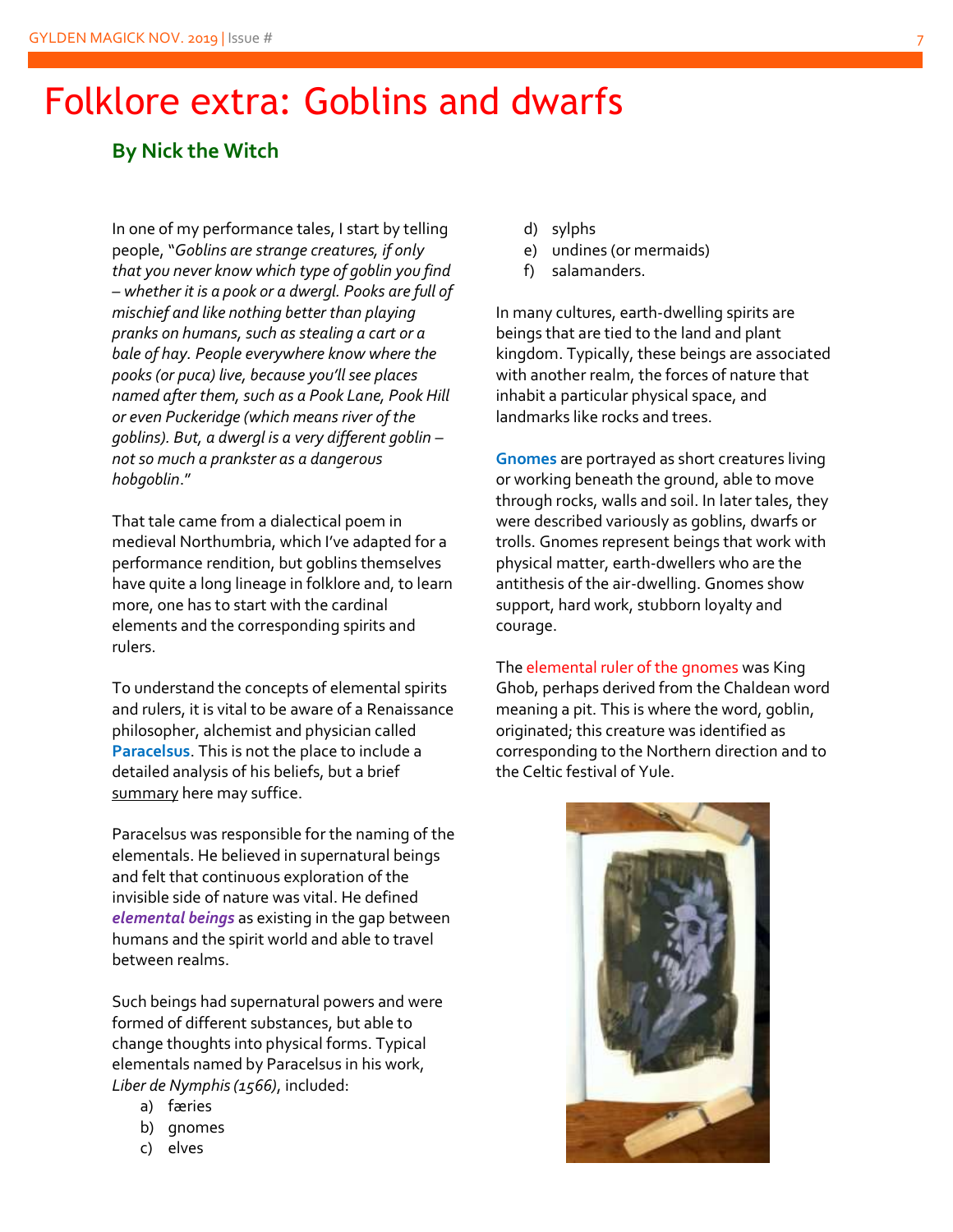Ghob himself is often pictured as seated on a throne of crystal or carved stone and there is an impression of stone in his demeanour. He seems to be a large, strong person with a brownish skin of dark soil. His beard and hair have soil and plants in them. Some pictures show him wearing a green tunic, a dark green cloak, a crown of jewels, rings with gems and a black stone necklace.

Gnomes are seen as symbols of good luck and were thought to provide protection of buried treasure and minerals in the ground. Not only assets below ground, but gnome-effigies were placed in barns to watch over crops and livestock.

As to **dwarfs**, these are other folk characters with an interesting lineage or pre-Christian myth-pool of their own, with a folk character that was a skilled smith and rock worker, known as a *dvergr* (Old Norse), *dweorg* (Old English), *twerg* (Old High German) or *dwergaz* (Proto-Germanic).

In Anglo-Saxon areas, the dwarf became synonymous with the idea of a goblin, but a goblin that was the opposite of an elf/ puca/ pook took the name of a *dwergl*.

This confusion over concepts was reflected in German fairy tales, eg the good dwarfs of Snow White and the more malign creature in Rumpelstiltskin. One can compare tales with the Nisse in Norway and the Duende in Spain.

Within the Norse tradition, dwarfs were dark creatures that lived underground in mines or forges, working as miners or smiths. It was the dwarfs that created the chain that bound Fenrir, Thor's hammer, the spear of Odin and Freyr's ship, amongst many other treasures. Dwarfs were wise and powerful in magick.

In some tales, dwarfs are referred to as *black elves*, which blurs the definitions between the types of puca even more.



Let's have a look at a key piece of British history of encounters with gnomic creatures - **Wollaton Park** (near Nottingham) on 23 September 1979.

The incident happened during the early evening, just as it was getting dark. Seven children, aged between 8-10 years, were playing close to a fenced-off marshy area of the park. Suddenly, there appeared about 30 small cars, each containing two gnome-like creatures, with beards, wrinkly skin and dressed in coloured jerkins. One of the older children described them as: "about half the size of me and they had long white beards with red at the bottom and they had little white and red cars". The cars were silent and floated slightly above the ground.

The creatures chased the children in a sort of game until two children fell in the marsh and the gnomes disappeared back into the trees. All the children were questioned separately by their headmaster, but the stories did not vary and their accounts were recorded on tape by the headmaster a few days after the event.

Interestingly, a lady, named Jean Dixon, recalled a group of similar creatures that guided her around Wollaton Park in the 1950s. Another local book gives the account of a Mrs George in 1900 who "*was passing Wollaton Park gates when she saw some little men dressed like policemen…they were smiling and looking very happy. They hadn't any wings, and were between two and three feet in height*." It would seem that this park is a magnet for gnomes!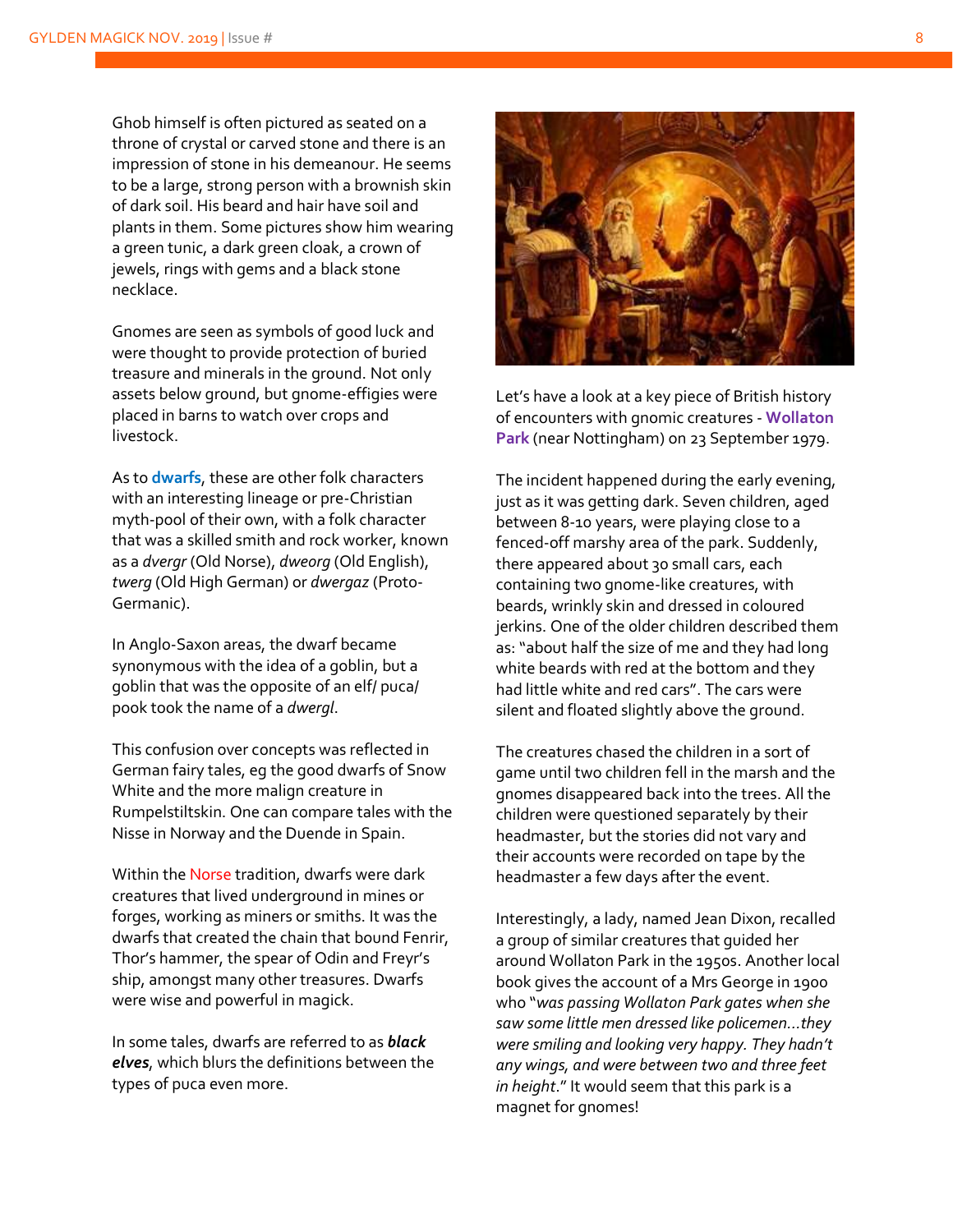## Ancient peoples: Silbury Hill

#### **By Gylden Fellowship**

As you might have guessed from the title, this is the first of an occasional series, in which we look at various aspects of the Neolithic or early Bronze Age or earlier. There'll be some megaliths and burial mounds, but also artwork, tools, hill forts and early alphabets with particular reference to some well-known examples across Europe. Stonehenge itself and Avebury might come into it, but there are structural difficulties when dating these circles. So, we'll start with Silbury Hill and, next month, we'll move onto the people of the Danube Valley.

What do we mean by the term, **burial mound**? The set of definitions below serves to illustrate that there is little general agreement over what we could classify as burial mounds. Burial mounds, cairns, tumuli and barrows can all refer to man-made hills of earth or stone, are located globally and may include all types of standing stones. A barrow is a mound of earth that covers a burial. Sometimes, burials were dug into the original ground surface, but some are found placed in the mound itself. The term, barrow, can be used for British burial mounds of any period. However, round barrows can be dated to either the Early Bronze Age or the Saxon period before the conversion to Christianity, whereas long barrows are usually Neolithic in origin.

And so, we come to our first example of a man-made mound, i.e. Silbury Hill, which forms part of the World Heritage site with Stonehenge. An archæological study by English Heritage in 2010 suggested that this 120ft high mound of earth was created in layers rather than in one go, which refuted the legends that the mound was either a treasure chamber or a massive tomb, but first a few facts about Silbury Hill.

- 1. It is estimated to have been built about 2400-2300 BCE, ie in the later Neolithic period.
- 2. The hill consists of stones, chalk, antler bits, gravel and wood.
- 3. It is similar in size and shape to an Ancient Egyptian pyramid.
- 4. The hill was damaged in the 18<sup>th</sup> century when investigators dug a vertical shaft from the top.
- 5. In the 1840s, a tunnel was dug into the hill from the edge.
- 6. In 1968, BBC2 filmed a new attempt to tunnel into the centre of the mound.
- 7. In 1969, a BBC dig proclaimed the discovery of a new burial chamber, but it was actually part of an earlier tunnel. This digging has now been sealed for fear of a collapse.
- 8. Silbury Hill suffered a partial collapse in 2000.
- 9. After parts of the mound began to sink in 2002, English Heritage reopened the BBC tunnel, took samples of soil and rock, filled in the gaps and sealed the mound for good.



The research by English Heritage revealed several new findings on the actual construction of Silbury Hill, including the idea that it was built in 15 stages over the course of 100 years by 2300 BCE and the flattened top was due to much later additions by the Saxons. It is estimated that the hill itself started as a low mound of gravel, before it became a larger heap of soil and rocks, surrounded by a ditch. As a rough estimate, the archæologists estimate that some 700 men worked for a decade to create the first mound of gravel and chalk. It is possible that the way the different layers of antler bits, gravel, stones and chalk occur throughout the hill, are symbolic in some way. What is known is that, by the time work on the hill had started in 2400 BCE, the surrounding area was already used heavily - Durrington Walls and Stonehenge.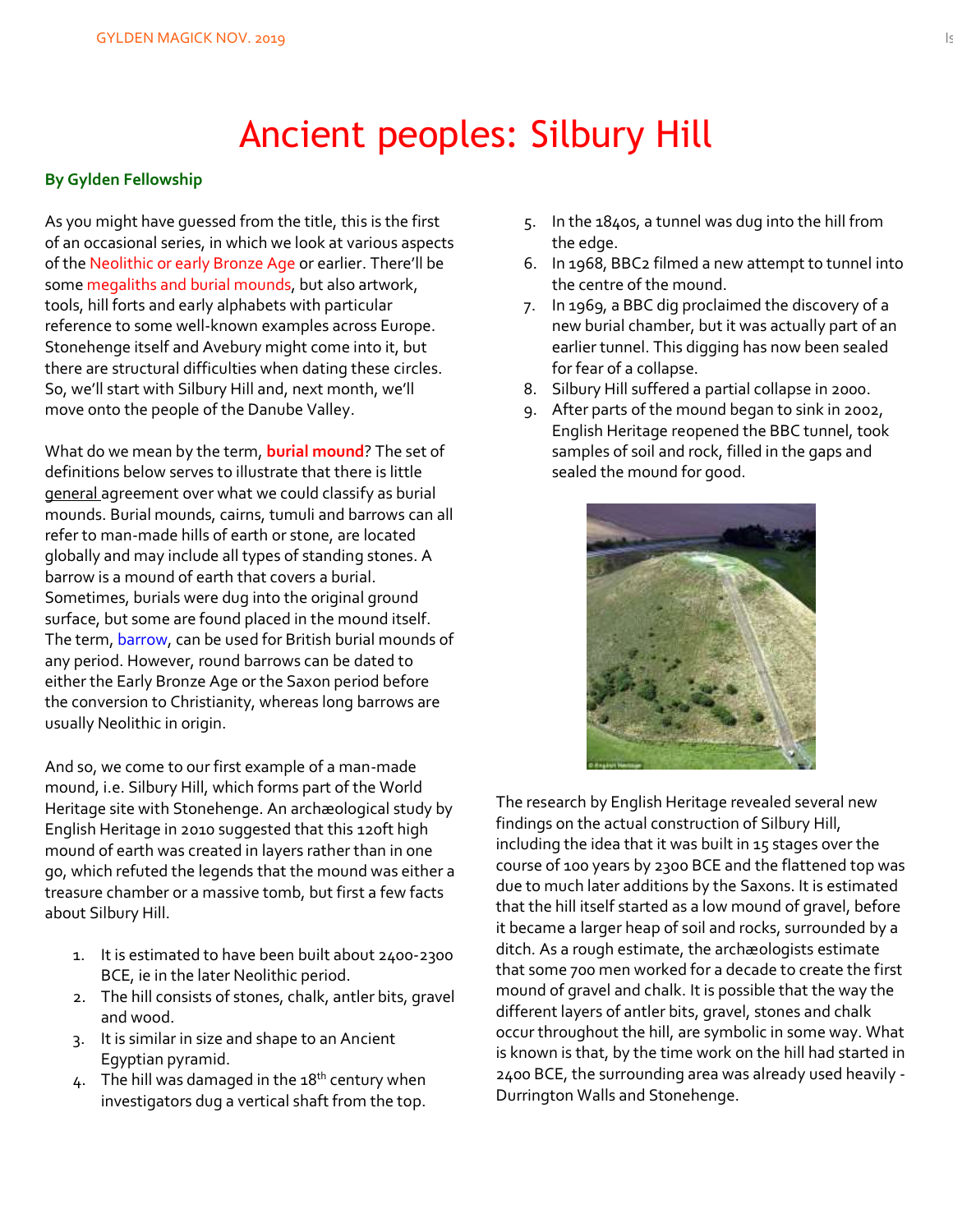## *Choosing the right path for you*

By Nick the Witch

A perennial question that arises for people considering paganism as a life choice (regardless of their ages) is that of what do I understand by the word, pagan, and how will it change my life?

**Google** is quite clear on this one: *a person holding religious beliefs other than those of the main world religions.* So, a pagan is anyone who doesn't follow one of the major religions such as Christianity, Hinduism, Islam etc – that's a lot of pagans! The **BBC** is a little clearer:

*"Paganism encompasses a diverse community with some groups concentrating on specific traditions, practices or elements such as ecology, witchcraft, Celtic traditions or certain gods. Wiccans, Druids, Shamans, Sacred Ecologists, Odinists and Heathens all make up parts of the Pagan community."*

In fact, there are many other branches to this tree, including pagans that follow First Nation teaching, ancient Egypt or Hellenic philosophy, yogic witchcraft and even those who prefer not to have labels at all. But there are **some common principles** that run through many pagan paths.

- 1. A love or respect for nature and the cycle of birth, death and re-birth.
- 2. A moral recognition of individual freedom and personal responsibility, so that we choose to work towards peace rather than harm.
- 3. Recognition of non-gender divinity that covers both female and male deities, often on a polytheistic basis.

Also, there are **differing approaches** to pagan pathways:

- ➢ Eclectic a personal or university-of-life pathway. I call this one, pick-and-mix witchcraft, but it's not wrong as a person ends up with a belief that is unique to them – this was addressed in the October 2019 issue of *GYLDEN MAGICK*.
- ➢ Occult seeking forbidden or hidden knowledge.
- $\triangleright$  Syncretism a fusion of pagan and non-pagan beliefs.
- ➢ Folklore paganism that draws on myths, music, oral history, proverbs, populist beliefs, fairy tales and customs.
- ➢ Historic paganism that is based on past beliefs using literature, archæology, music, etc of a particular people using a single pantheon.

## **Common pathways**

At the last count, there's about 10 or more different orders of druids in the Druid Network and about 15 identified mainstream witch paths – here's a list.

- i. Witchcraft itself falls into 4 main types: solitary hedgewitch (Rae Beth), solitary DIY witchcraft with occasional moots (Doreen Valiente), coven/ circle (Starhawk) and coven initiatory.
- ii. The **coven initiatory path is the Wiccan one**, sort-of started by Gerald Gardner in the 1940s-1950s, but many people started their mainstream paths, after splitting away from Gardner. Examples include Algard, Alexandrian, Dianic, Greencraft, Seax-Wica, Celtsun, Cochranian, etc. However, a lot of Wicca is identified by rituals, ceremonies and sabbat worship. A major source here might be the Children of Artemis (CoA).
- iii. The **Druid Network** covers many types of druidry with slightly differing ceremonies, but tries to emulate Iron Age Celts – sources include OBOD, the British Druid Order, CoBDO or ADF in the UK.
- iv. **Heathenry** is covered now by Ásatrú UK and there are several types here too, eg Vanatru, Odinism and the Northern Tradition. Ásatrú includes ancestor worship, feasts and moots.
- v. **Shamanism** dates back some 30,000 years to Neolithic times, but it's less of a faith and more of a personal choice by certain pagans to walk between the worlds and live with spirits.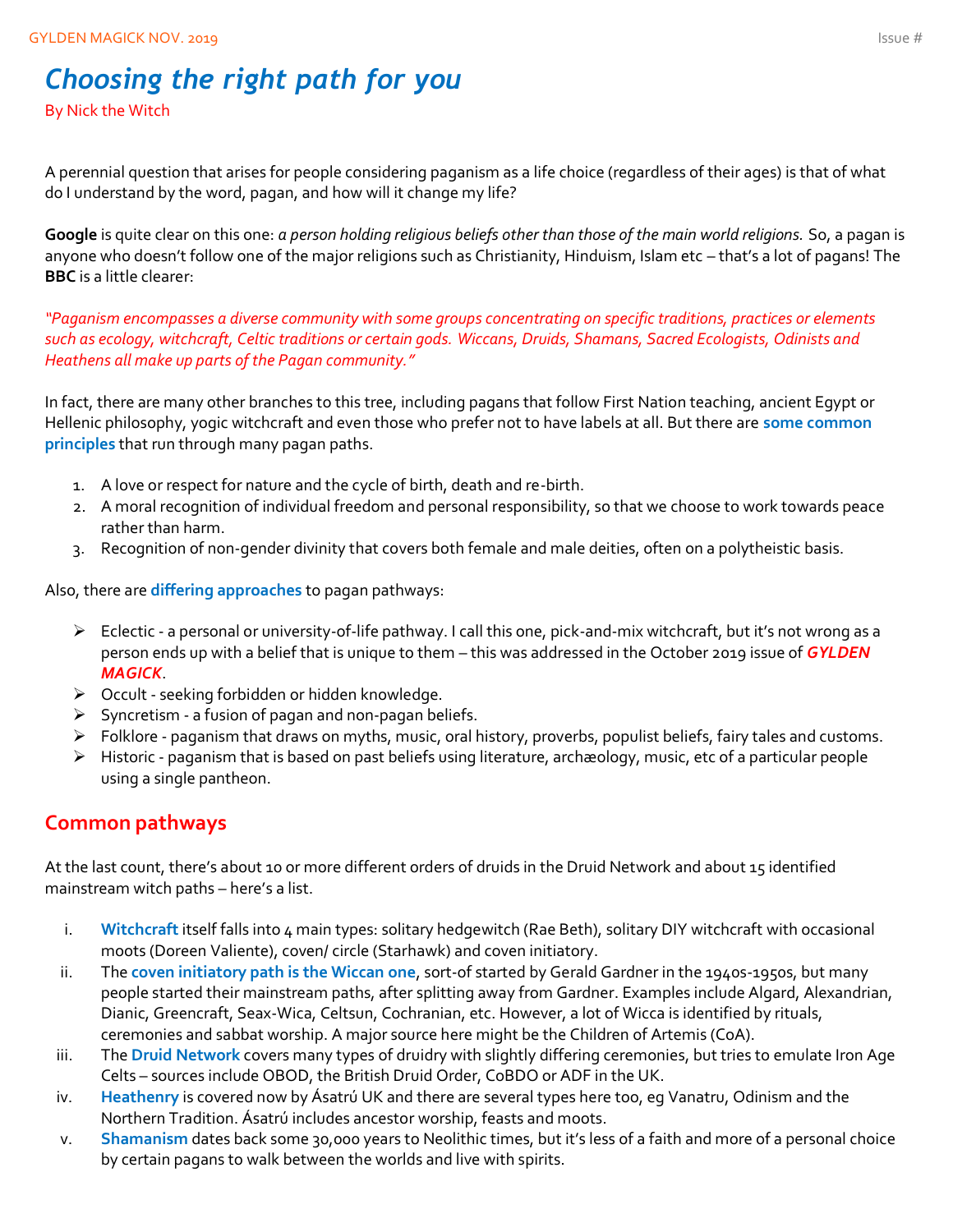- vi. **Hellenism** looks back to the beliefs of Ancient Greece.
- vii. **Kemetism** looks back to the beliefs of Ancient Egypt.
- viii. Some pagans are influenced by **First Nation** beliefs.
- ix. And then we enter the wide range of pagans who follow **New Age** paths centred on yoga, reiki, meditation techniques, astrology, etc. Actually, New Age is a bit of a misnomer, because some of these practices are very ancient and duplicate beliefs from other faiths or cultures.

If you do feel confused by all the differing paths and proliferation of online training courses, my advice is always to go along to a **few pagan events** or MBS (mind, body & spirit) fairs and listen to some of the free workshops. Within the Gylden area, it's not so hard to check the dates of regular events, eg Violet Flame, the Wandering Witches' Fayres, Pagan Pride South and, not to be missed, the Enchanted Market – biggest pagan event in southern England in February.

Just to summarise, here are some useful UK sources to find out more.

The Pagan Federation Children of Artemis The Druid Network Order of Bards, Ovates and Druids (OBOD) British Druid Order Ásatrú UK The UK Pagan Council

**And, of course, www.gyldenfellowship.co.uk – to keep you up to date.**

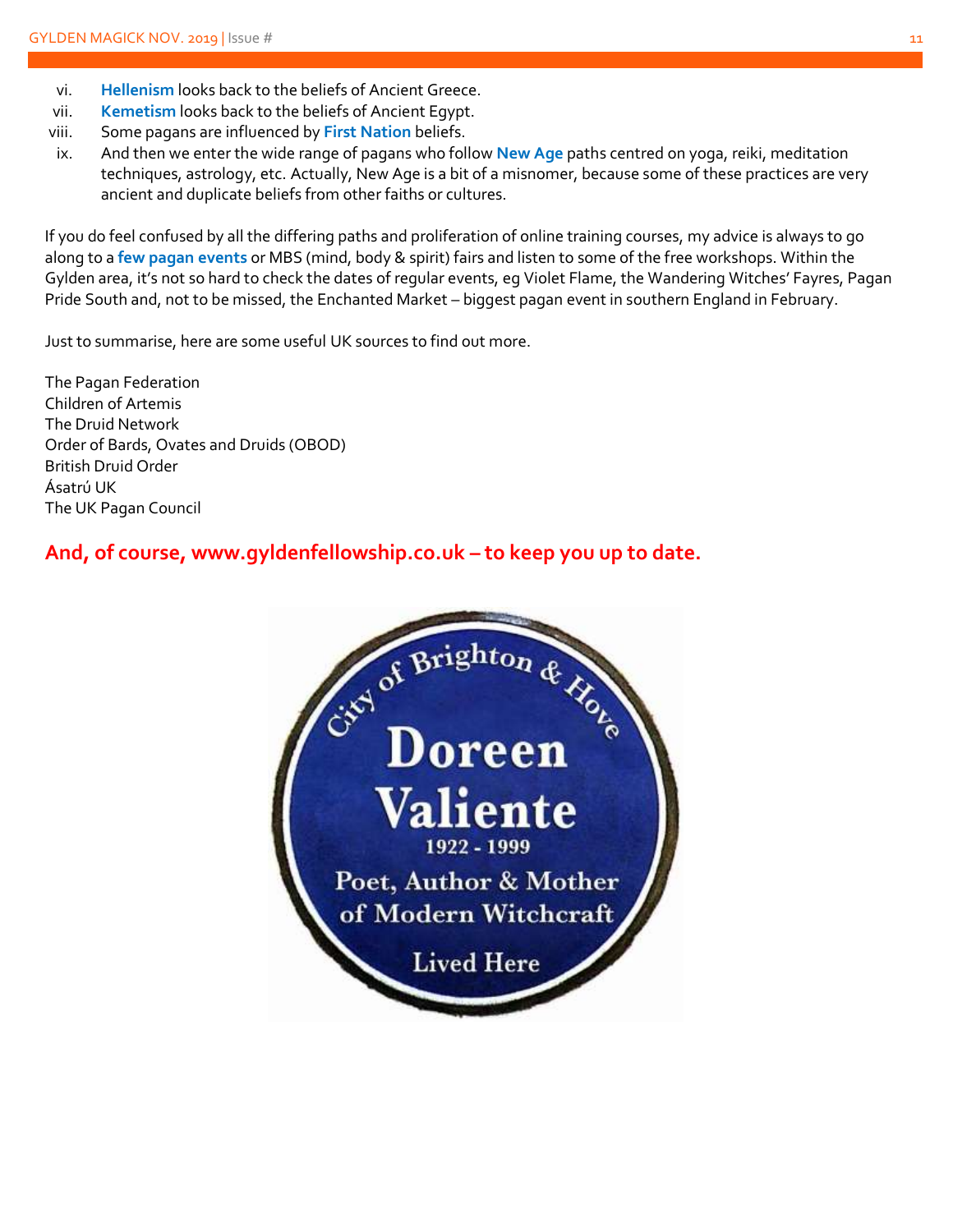## Medicine wheels

#### **By Waverley Healing Wheel**

The medicine wheel shown below is located in the Bighorn National Forest on the western peak of Medicine Mountain at an elevation of 9642 feet in the Bighorn Range east of Lovell, Wyoming. The 75-foot diameter medicine wheel is a roughly circular alignment of rocks and associated cairns enclosing 28 radial rows of rocks, extending out from a central cairn.



### **What is a medicine wheel?**

The medicine wheel, sometimes known as the sacred hoop, has been used by various First Nation tribes for health and healing over centuries. It can take many different forms, eg an artwork (a textile pattern or a painting) or it can be a physical construction on the land. Hundreds of medicine wheels have been built on First Nation lands over the last several centuries

Perhaps it should be noted that medicine, in a First Nation sense, is not the same as Western European medicine, but is closer to a pagan concept. It is not a prescription to be collected at the chemist, but the actual force of Nature and the power held within oneself to combat dis-ease or to improve health. So, a medicine wheel is many things on many various levels and has many different uses, eg it is:

- a circle which represents natural and personal powers in complete balance, and which shows that everything is interconnected and part of one cosmic whole
- a circle of awareness of the individual self
- a circle of knowledge that gives one power over one's life
- a shamanic map or philosophical system, that can be used as a guide to help us find our way and ground us when we embark on inner journeys
- a sacred space
- an aid to meditation
- an altar to honour the forces of Nature
- an area of protection.

### **What does a medicine wheel symbolise?**

Here is a truth of life – all First Nation traditions are based on the knowledge of the rhythm of life which is seen in the observation of Nature – as opposed to a set of fixed beliefs or scriptures. And what the tribes observed is that there are no straight lines in Nature, but most of Nature expresses itself in circular patterns, from a bird's nest to the cycle of the seasons. For them, the medicine wheel represents both the universe and also one's personal universe.

The wheel is a circle divided by a cross to create four directions--the north, east, south, and west. A forerunner to astrology, each person is represented somewhere within that circle, depending upon their birth date. That placement is associated with a special moon, power animal, healing plant, colour, etc.

Different tribes interpret the medicine wheel differently. Each of the Four Directions is represented by a distinctive colour, such as black, red, yellow and white, which can also symbolise the different human races. The Directions can also represent the following:

- a) Stages of life: childhood, youth, adult and elder years
- b) Seasons of the year: spring, summer, autumn and winter
- c) Moon phases: new, first quarter, full and second quarter
- d) Aspects of life: spiritual, emotional, mental and physical
- e) Elements of nature: fire (or sun), air, water, and earth
- f) Animals: eagle, bear, wolf, buffalo and many others.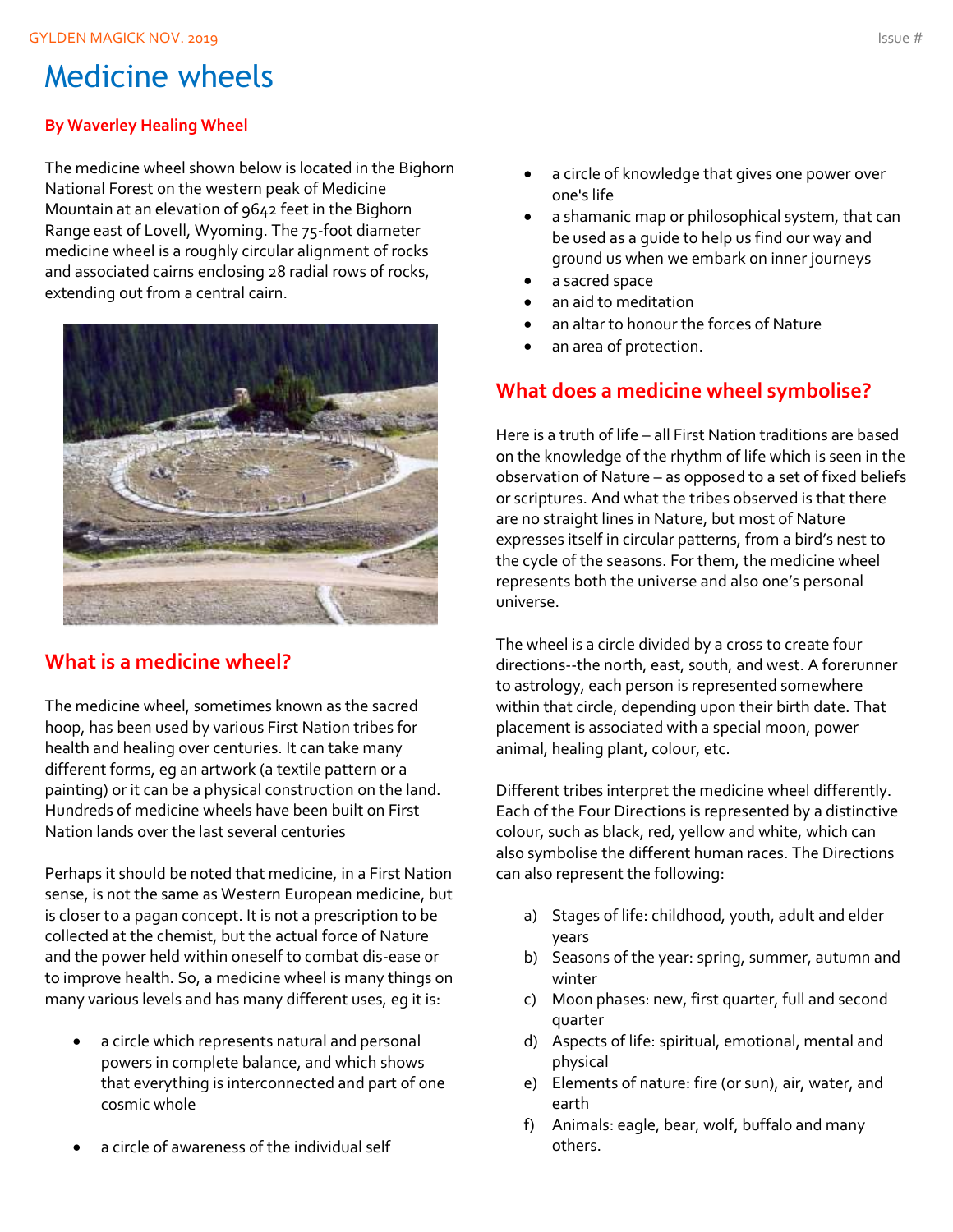Movement within the medicine wheel and in First Nation Native American ceremonies is circular, typically in a clockwise or sun-wise direction. This helps to align with the forces of Nature, such as gravity and the rising and setting of the sun. Perhaps a diagram of the medicine wheel symbols will help clarify the themes.

## **North American Medicine Wheel**



To understand the importance of the medicine wheel in First Nation culture, we have to look back to the  $16<sup>th</sup>$ century when many tribes fought each other. An Iroquois chief (Aiionwatha) spoke out against this tribal warfare and formed an alliance, which came to be known as the Confederation of Nations. Aiionwatha died in 1595, but the truce lasted for almost 200 years, because its basic foundation was recognition that all tribes shared similar beliefs and traditions, despite varying languages.

And the medicine wheel was used to let new people know about each tribe and about individuals. The wheel guided people to develop personal strengths and eliminate weaknesses, such as blame or anger. Every person in every tribe was urged to use the medicine wheel to minimise their aggression or choose to leave their tribes — this approach resulted in a sustained peace that lasted two centuries. If you're still not clear about how the medicine wheel works, perhaps the example below could help — it comes from **Brother Eagle Soaring** from Arizona.

*"If I said to you, Does anyone ever make you angry, you would say yes. But in reality, this is totally impossible. You choose to be angry by the way you process the event. This is something you were taught to do as a child. If you could imagine not one person in all of New York City having the concept of anger, that's what it was like during that time period of no wars before the white man came."*

### **Are there lessons for us from medicine wheels?**

Well, apart from the obvious perceptual similarities regarding the circular nature of life and the seasons, there is a distinct correlation between the stress of modern society and the use of the wheel to lose your anger.

What Brother Eagle Soaring is saying, in effect, is that our happiness is produced, not by external lifestyles, but by our perceptions and thoughts about our lives and what happens to us. We are not upset or made happy by events, but by our reactions to events: it's all a matter of social conditioning and we can use a medicine wheel approach to eliminate this conditioning, at least in part.

More guidance on the use of medicine wheels in modern society can be found in the writings of **Shannon Thunderbird,** from the Tsimshian tribe. Shannon Thunderbird refers to the current world situation of global wars, dysfunctional family life and the plight of innocent victims of war, but suggests that traditional medicine wheel teaching can restore the essence of tribal wisdom.

Her tribe, the Tsimshian, has a phrase for this philosophy: *ama'diduuls* (roughly translates as good thoughts, good life). The Lakhota refer to this process as *hanta ho* (clearing the way), which involves teaching the right attitudes and values to all citizens. And the medicine wheel's directions encompass all of the earth, not only north, south, east and west, but also the life above the earth, the life on the earth and the life within all of us.

Here is a quotation from one of her books, "*Canada's Original People lived lives of dignity and integrity…we lived lives of deep meaning and substance that held at its centre an abiding respect for the land which gave us our physical (east), spiritual (south), emotional (west) and mental (north), sustenance. We came into our leadership by staying in our personal and collective power, by showing up and choosing to be accountable; by extending honour and respect to all living beings*."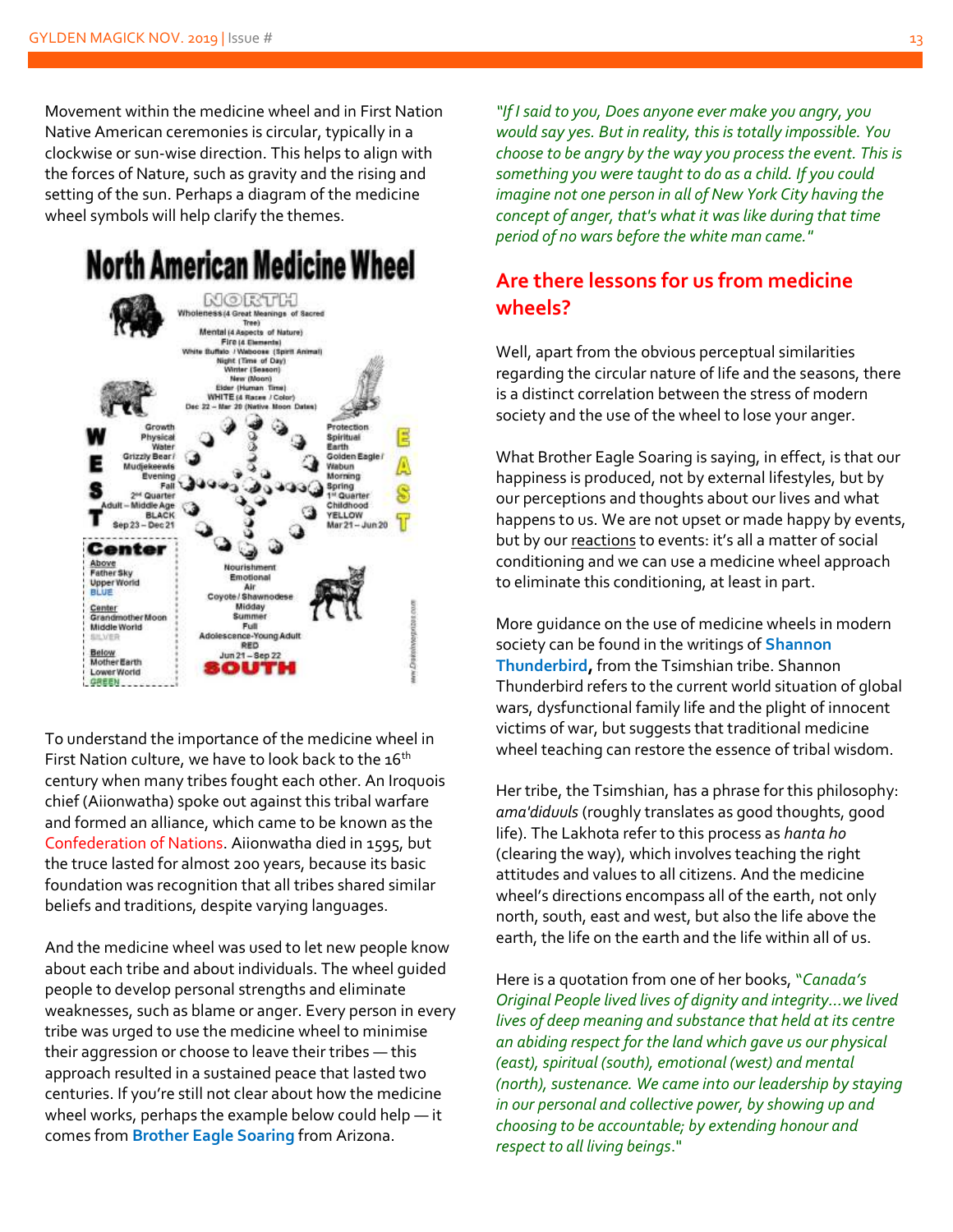## Tales for darker evenings: A Farmer's Murder

#### **By the Storyteller**

In the village of Melbury Bubb (near Sherborne, West Dorset), there is a road called Murderers' Lane and a small hollow called the Gibbet Pit. Both of these names originated with the horrible murder of a local farmer, Thomas Baker, on **10 November 1694.**

On this date, he was driving his horse and cart home from Dorchester Market, having sold his corn crop and cattle for the princely sum of two golden guineas, which were stored safely in his saddlebags. Two men were aware of his riches and lay in wait for him on Bubb Down Hill. One threw a large stone which hit the farmer in the head and killed him outright; he fell to the ground and the startled horse bolted home, together with the saddlebags.

Later, a search party found the dead farmer, but no sign of the would-be robbers, until seven years on. Then, the landlord of a tavern in Evershot (now the Acorn Inn) heard two drunken customers boasting about the murder.

He sent for help and the robbers were convicted of murder at Dorchester Assizes. They were both gibbeted in chains in a cage, fixed to a tree near the scene of the crime and left to starve to death. This is where the Gibbet Pit is now.

However, it is said that the ghost of Thomas Baker and his horse and cart still retrace their journey along the lane on the anniversary of the murder. The best-known sighting of the ghost was in November 1865, when a seven-year old girl and her parents walked along Murderers' Lane and heard the faint sounds of an approaching vehicle. They heard the breathing of a horse and saw it pulling a cart – here are the girl's reported words.

*"The lantern lights were dim at first, but I heard creaking wheels and the lights grew brighter and the horse breathed heavier. My father said for us to step aside and, as we let the cart go past, I shut my eyes. Then I quickly opened them again and the cart 'twas gone – all around was the pitch-black night."*

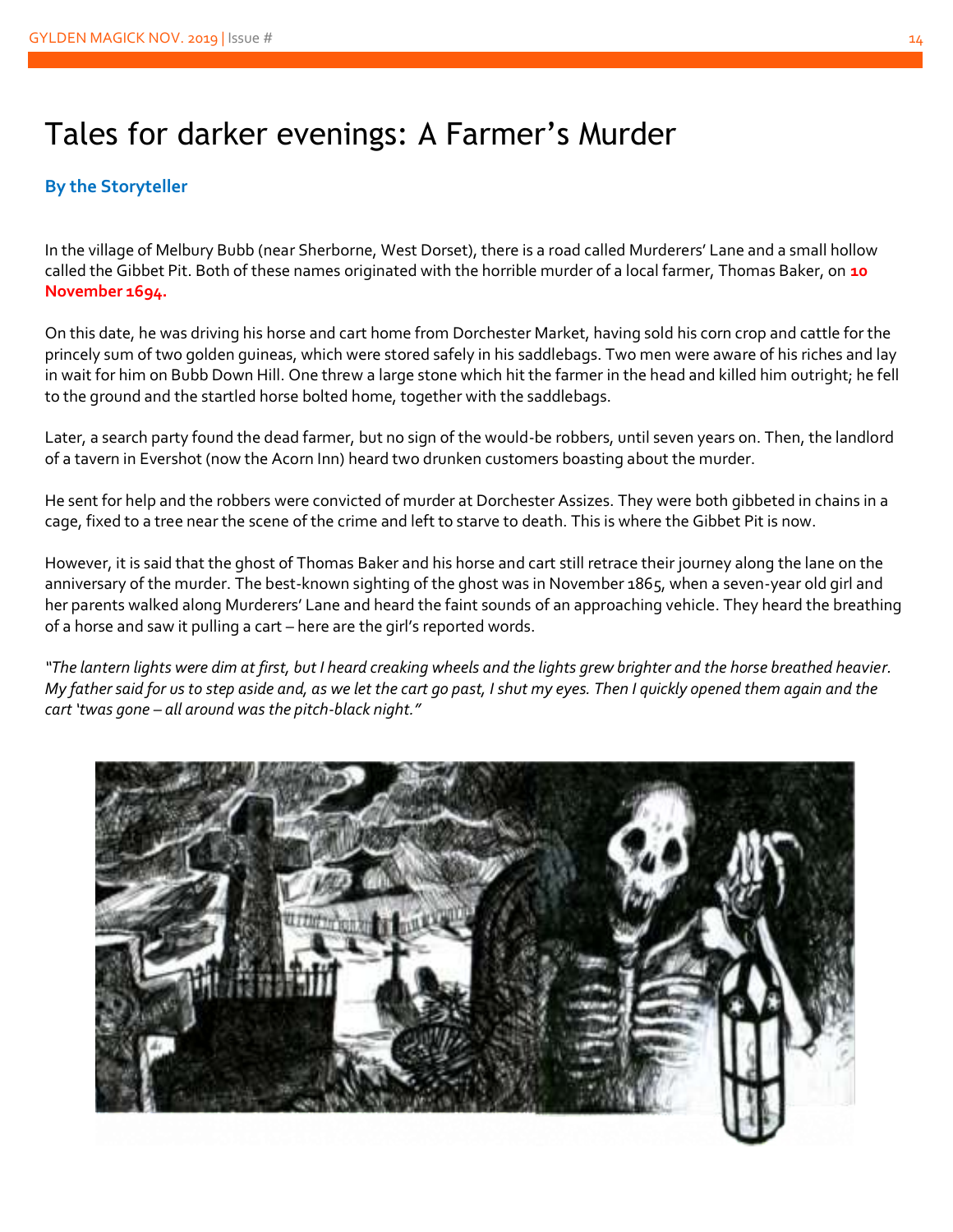## Divination: the Life Line

#### **By Sam O'Neil**

To date, **GYLDEN MAGICK** has included several features on divination, eg tarot, Tykhe dice and palmistry. This article is the third one on **detailed palmistry** by Sam O'Neil, who is a medium, spiritual palmist and spiritual teacher. Just like any form of divination, I use palmistry as a tool, but it is a very detailed tool. Like any other form of reading, it is a guide - as we have free will.

First of all, if you do have a short life line, this doesn't mean that you will pass early. This is a common tale told by old gypsy fortune-tellers. In my learning, I came across this quirky fun story about gypsy fortune-tellers exploiting customers for extra money. If you had a short life line, they would say that the customer is going to pass early unless he or she bought their different oils and items. In fact, even if you have a long life line, a full life isn't guaranteed, due to accidents and health – it's only you have the **potential** for long life.

The Life Line mainly shows a person's physical vitality and life energy. Also, it will indicate if one will have accidents or serious illnesses during the whole life, sudden changes to life and how you grew up.

The Life Line starts from the palm edge between the thumb and forefinger and extends around to the base of the palm under the thumb. These are the basic meanings.

- 1. A long Life Line shows vitality and a well-balanced character, who may influence others.
- 2. A short Life Line is someone who is manipulated by others, who spends time with like-minded people and a person that can overcome physical problems.
- 3. A doubled Life Line shows a very strong vitality with a strong resistance to disease and either good self-recovery after illness or an ability to push through colds, if you are a very active person.
- 4. A trident at the end of the Life Line shows a love of travel someone who is excited by travel in life.
- 5. A broken Life Line indicates changes in life, depending on the overlapping length, which shows the recovery time of any situation. There are many different variations to this line, depending on the depth and if there are any marks that occur on or beside the line.

Also, changes do depend on what your other lines are saying about you. The **Angel Line** is found off or alongside between the Life Line and the thumb (it varies with each person). In general, if you find an Angel Line, you are lucky, but this line can come and go. It means you have a guardian angel looking over you, giving you strength and guidance. This line can also be for those that have a strong connection to angels. Sometimes, you can see the first letter of the name of your guiding angel in the centre of the palm.

It is, at this point on examining the Life Line, I may compare both palms. That is particularly true if a person's Life Line blends in with the Fate and Destiny lines. (The Fate Line is found running through the centre of the Palm.) I work from the person's most prominent hand first, then bringing in to compare the other - the birth hand.

#### **For more details: Spiritual Palmist Sam O'Neil**

Medium, Spiritual Palmist and Spiritual Teacher.

FB – Spirit.Sam.Oneil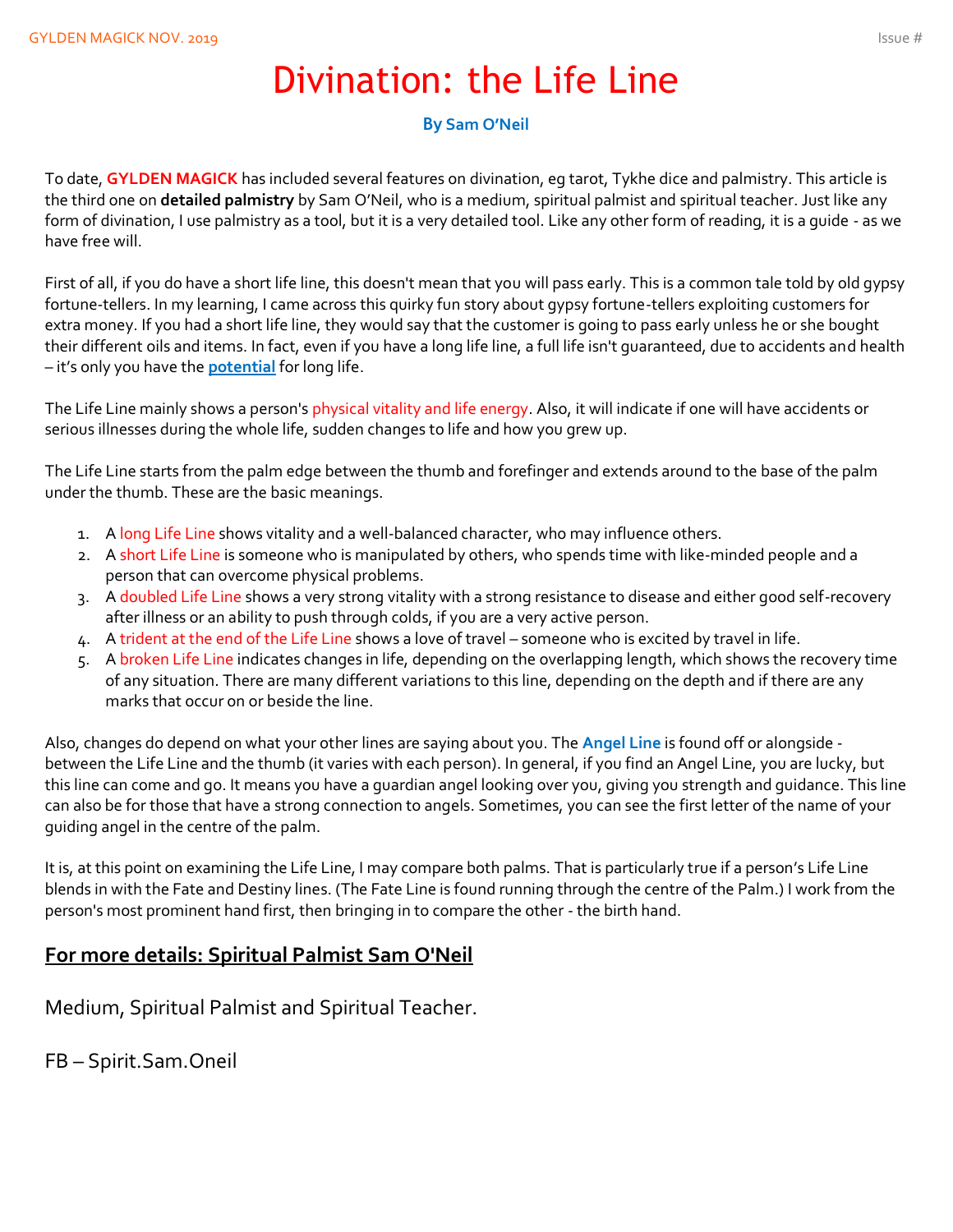## *Seasonal magick for November*

### **By Nick the Witch**

As we leave Samhain behind and look forward to Yule, we're going to look at some magickal activities that we can do in November*. Lunantshees* falls on 11-12 November, celebrating the fæ or the sidhe in Irish folklore - we look at creating our own færy dust and attracting the fæ to your house.

*Martinmas* falls on 11 November and marks the feast day of Martin of Tours. St Martin was known for his conversion of pagans, but what actually happened was that many pagan traditions were absorbed into the Martinmas feast, eg the slaughter of fattened cattle, poultry or pigs. Any farm animals that could not be put into winter barns, were killed and salted to provide meat over the winter. In Ireland, it was the custom to sacrifice such stock on St. Martin's Eve and then sprinkle drops of its blood on the threshold, as well as in the four corners of the house, to drive off any evil spirits and also to ensure prosperity for the coming year. This is where the custom of the Martinmas pig came from, cooked for the feast with an apple in its mouth.

While we're celebrating, please spare a thought for all those who are less fortunate than ourselves – the hungry, those in poverty, the sick or disabled and the homeless. As we remember the ancestors in our own families and those who fell in war, can we (in **Gylden Fellowship**) urge you to light a candle and remember the forgotten dead.

#### FOR THE FORGOTTEN DEAD

This candle is for the people out there, some in our community and others around the country who are buried with no headstones or markers, eg:

- . Old people in care homes or hospitals with no families.
- Homeless people who greeted us to or from work, from whom we bought the Big Issue.
- Lost children who ran from home and died who knows where.
- Those who wandered our streets with mental health issues and who died unknown and ignored.
- All those who died from violence or neglect and now lie in unremembered or untended graves.
- . And all those too numerous to mention.

These are the Forgotten Dead, whose spirits we pay tribute to, even though we do not know your names. Accept my candle tonight for you - the unknown, the unwanted, the unloved of our community and be at peace for a while.

**Færy dust** is a good craft activity for all the family, particularly younger children.

**Set-up:** small plastic bottles or test tubes with lids (not glass), water, glycerine, different types of glitter (recyclable if possible), tags and twine (to fasten the lids).

#### **Method**

- 1. Fill the bottle or test tube about halfway with some water.
- 2. Add a few drops of glycerine.
- 3. Add your glitter, either with a small spoon or funnel.
- 4. Add more water to the top.
- 5. Tightly screw on the top on the bottle or tube and tie with twine.
- 6. Add tags.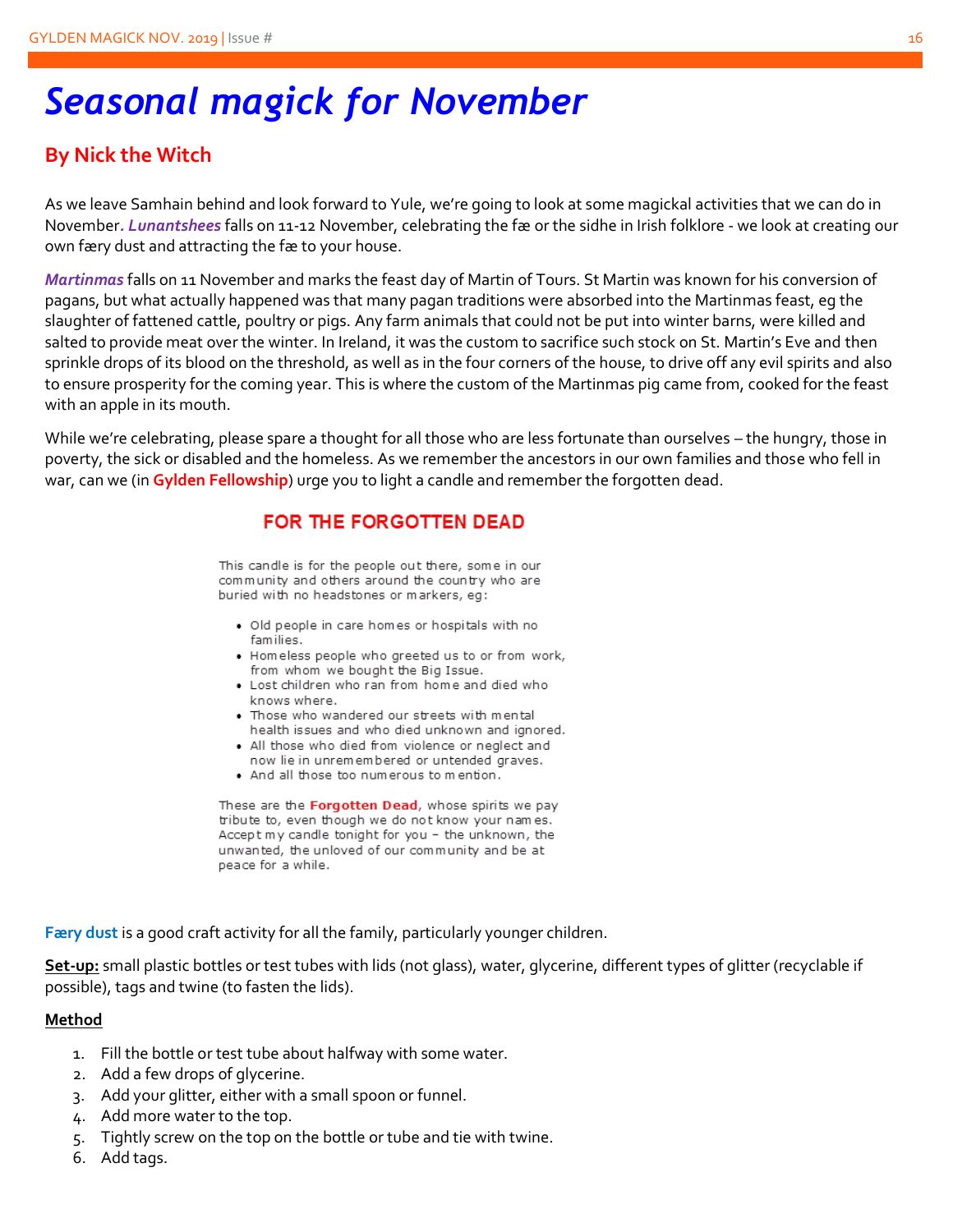All earth-dwelling beings are concerned about respecting and caring for the planet, both pagans and environmental carers as well as the fae. It has been said that one of their main purposes in communicating with us is to teach us to empower ourselves so that we can help heal the planet. Often, healing and respecting the planet is one of their very first messages – so, being environmentally friendly and doing your part to help heal the earth is vital, namely by:

- ➢ Recycling
- $\triangleright$  Re-using materials, whenever possible
- $\triangleright$  Considering the needs of plants and animals and other people
- ➢ Supporting those who seek to save wildlife or the environment.

Another way of **caring for the earth** is to transform a waste area into a place of natural beauty. Perhaps such a place is close to where you live – think, plan and do what can be done to reclaim the area. Check with the local council that no planning applications are in place, but examples of positive care might be rubbish clearing, planting a few spring bulbs, scattering bird seed and anything else that attracts both animals and nature spirits.

The fæ prefer to go places they are invited and welcomed. One way to make them feel really welcome is to set aside a **special place in your house** just for them, eg a shelf and put things you think they would like in this area. Examples of such items are shown below.

- A færy house
- Færy clothes or shoes
- A thimble of honey
- A bit of good Irish ale or mead
- A færy cake
- A færy drum
- Some shiny objects, including copper, but not iron.

As an extension of the shelf idea, it's also worth considering the creation of an **indoor fairy garden**, perhaps in an old flower pot – the picture below is an example. Such a concept is only limited by your imagination, with real plants, stones, shells, crystals, miniature furniture, etc.

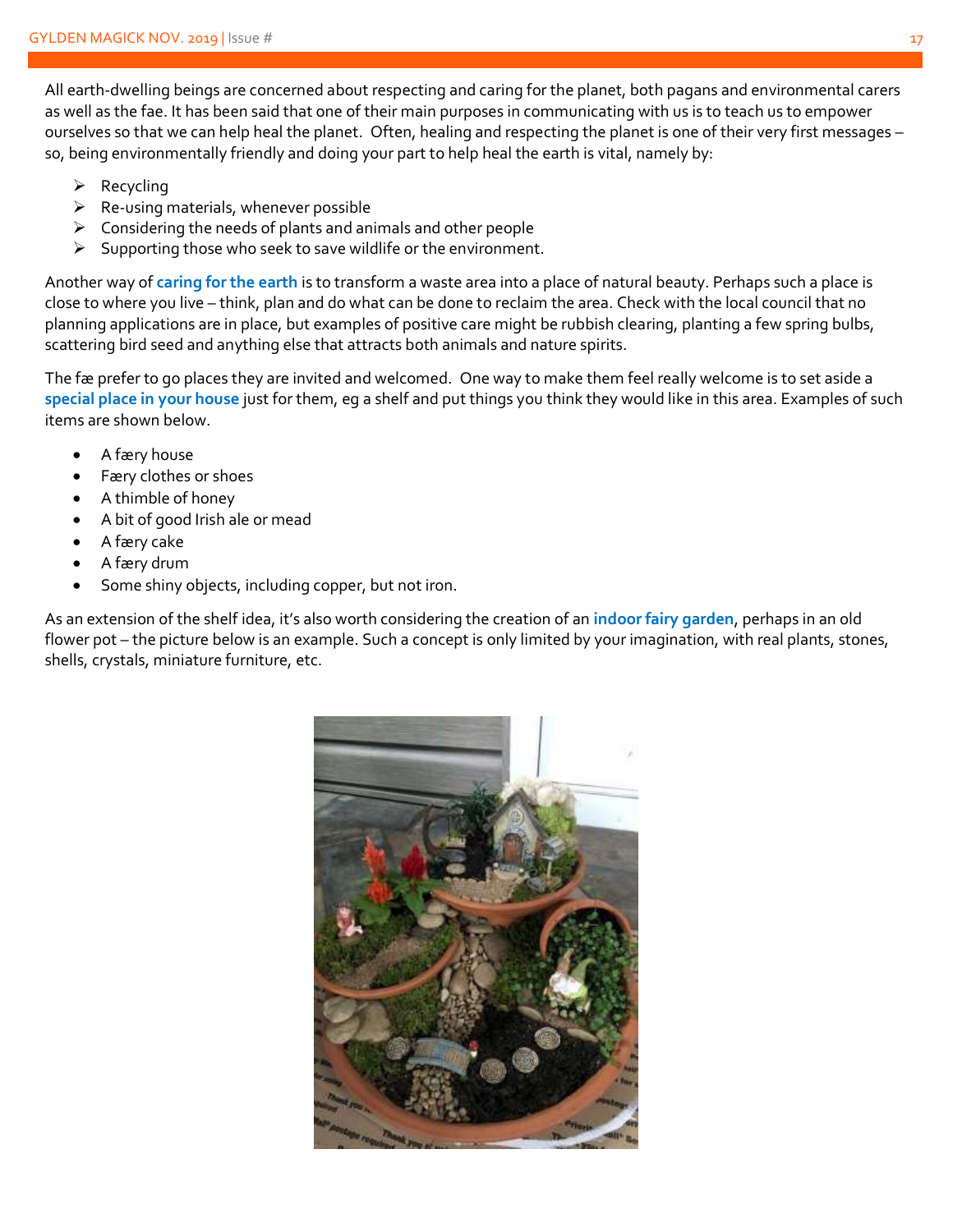# *Ghostly Tales: Spriggan Mist at the Fiery Bird*

**All photos by the kind permission of Andrew Merritt Photography Ltd**

This year's Ghostly Tales tour by the folk/ rock/ pagan band Spriggan Mist visited venues from Curdridge to Bracknell. If you've never been to one of these gigs, you've missed a treat – all the venues are decorated in skulls, chains, bats, etc and the songs reflect tales appropriate for Samhain…witches, ghosts, sprites, standing stones, elves and the Day of the Dead. And there are dancers (Jadoo's Jingles) and storytellers, all of whom add to the effect of each performance. Here are some photos from the gig at the Fiery Bird club in Woking, starting with the band and then the storytellers too. More details of the band and their albums from their website, from YouTube and Friends of Spriggan Mist on Facebook.





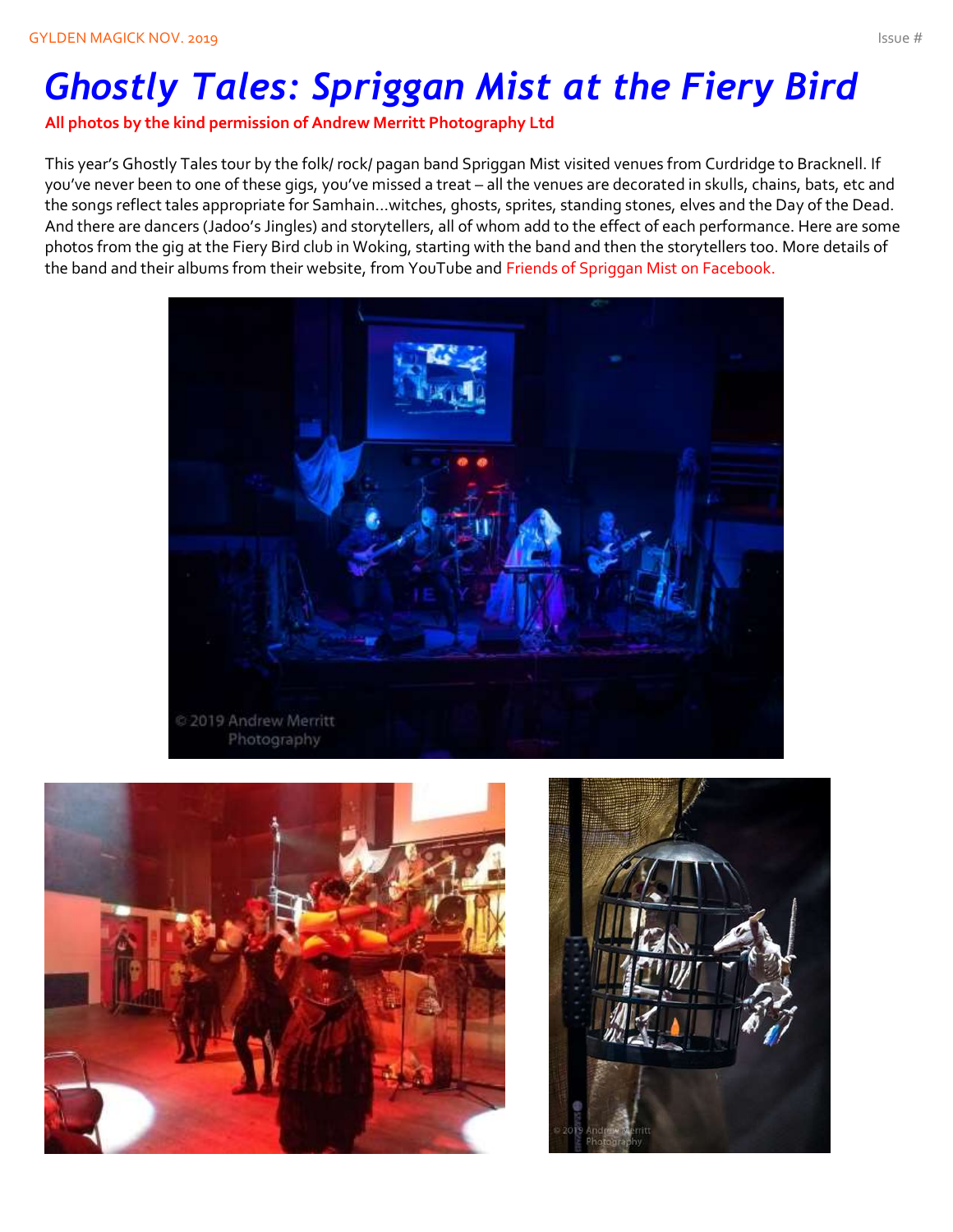# *Ghostly Tales: the Storytellers*